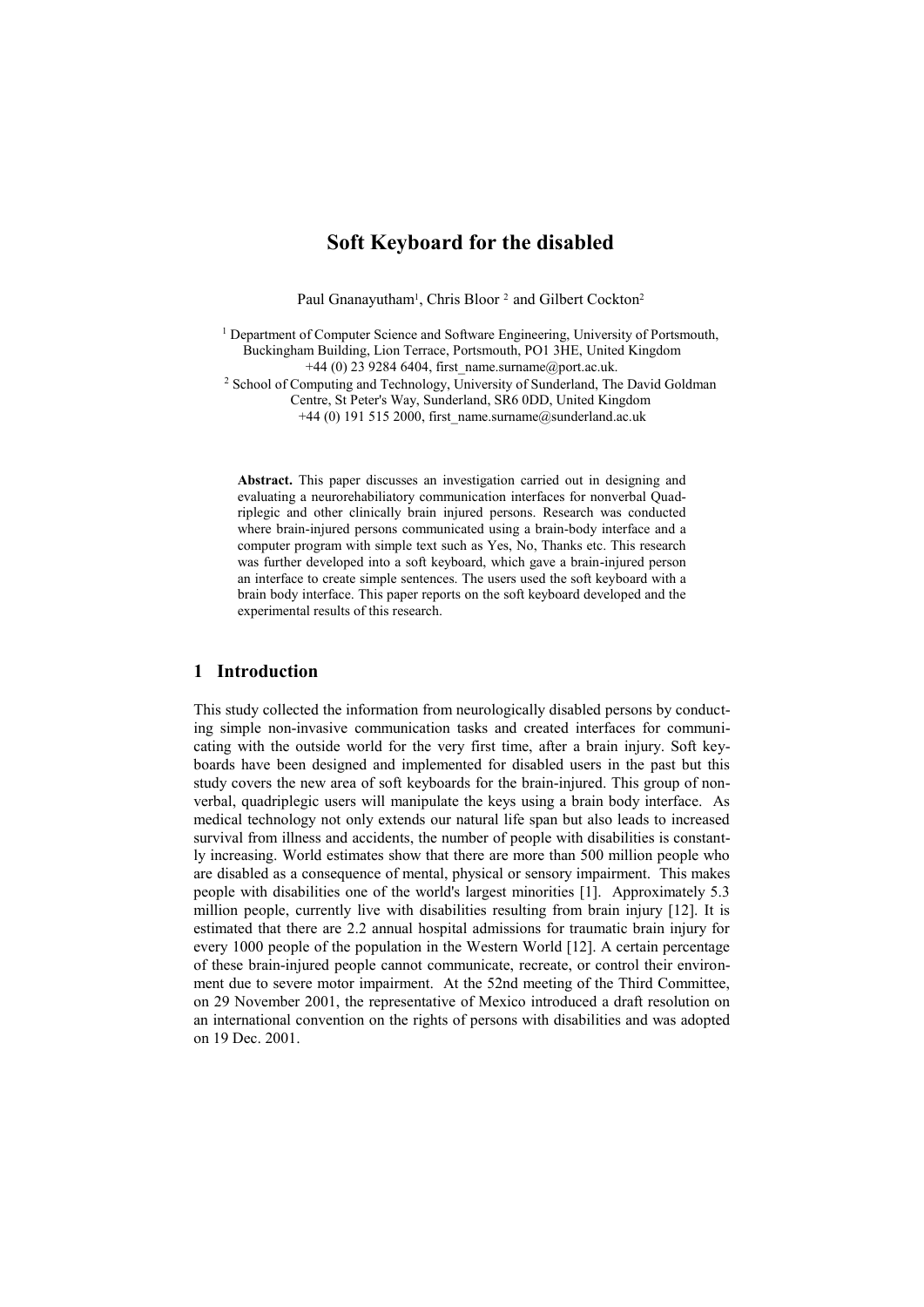## **2 Assistive Technology**

Assistive technologies fall into various categories [11]. The research reported here only concentrated on communications for the brain injured, hence dealt with the electric signals emanating from brain waves, muscle contraction, eye movement or some combination thereof [9]. Having considered various assistive devices, we chose the  $C$ yberlink<sup> $M$ </sup> as the ideal device for the brain injured non-verbal participants  $[2][3][4][5][7]$ . Cyberlink<sup>™</sup> consists of three electrodes (non invasive) in a headband wired to an instrument that magnifies brain waves 500,000 times. Through biofeedback techniques and slight facial movements, patients can use the Cyberlink<sup>TM</sup> to communicate via a computer interface. The signals for communications are obtained by attaching a probe on the forehead of the patients. Basically it is 3 silver/silver chloride contact electrodes (non-invasive), which are placed on a headband and pick up EEG (brain waves), EMG (Facial Muscles) and EOG (eye movements) signals. These are then fed into an amplifier and then to the mouse port, so the computer just sees the device as a mouse, which controls the cursor [5][9].

## **3 Past Research**

Past research involved using the Cyberlink<sup> $TM$ </sup> with appropriate communicating interfaces. The design process went through various stages of development. It started with a simple interface written in Visual Basic, which gave the opportunity for this group of disabled people to say yes or no for simple questions [7][8]. This research proved beyond any doubt, that every disabled person regardless of having a particular type of disability was still an individual with his or her own characteristics. Hence each one needed an individual profile not a group profile. The next design problem encountered was the unintentional movements of the cursor when a brain-body interface is used. This identified a need for better control over the cursor. This was done by splitting the computer screen into tiles and configuring the time spent on each tile, size of tile, gap between tiles, time to reach a target etc to suit each individual user. Now this research has been taken a step further by changing the targets into a soft keyboard that uses cursor control and audio feedback to help participants make simple sentences.

## **4 The Soft Keyboard**

A soft keyboard (Fig.1) is made up of alphanumeric keys (shown in blue), control keys (shown in green) and configuration keys (shown in grey). This is an on-screen keyboard that can be configured to suit and individual user. The keyboard can be used in two modes: normal and scan mode. In normal mode, the user moves the cursor to a key and keeps the cursor on a key for a pre-defined time. This will display the alphanumeric character, read the key in an audible voice and jump to the middle of the Starting Area. This will be repeated for each character. This is to cater for braininjured users who can move the cursor but cannot perform a click. In the scan mode the keys will be scanned row by row and the user need to perform a click and choose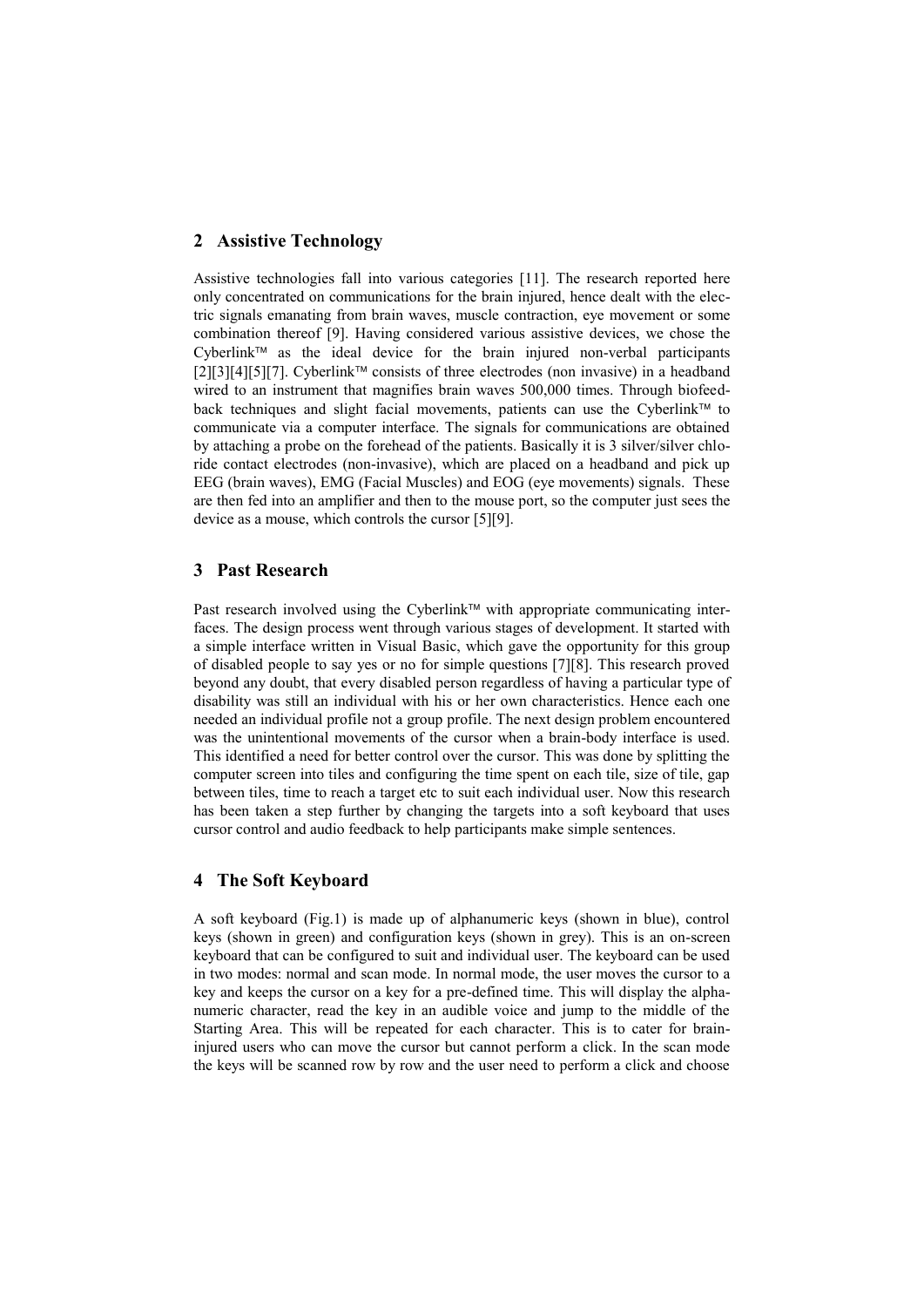the key. This will display the alphanumeric character, read the key in an audible voice





**Fig. 2**

and continue scanning. The control keys perform Backspace, Caps Lock, New Line (or enter), Read (reads what the user has written in the display window), Clear (clears everything in the display window) and Exit. There are two grey configuration buttons, "Close" and "Change Workspace". These two buttons are for the exclusive use of the carer. "Close" button is to close the application. When you click on the

**Fig.1** "Change Workspace" button, it will open into window shown in Fig.2. This window enables the carer to change the following parameters of the keyboard:

- Key Height/Key Gap
- Keyboard Layout
- Text Window Height
- Stating Area Window Height
- Wait time on a Key
- Wait time on the starting area
- Font
- Enable/Disable Sound

### **5 Experimental Results**

The ethics boards at each institution approved this research, using Cyberlink™ as an assistive technology. It should be noted that the investigator obtained all permissions and informed consents from the institutions, participants and/or their guardians before research began. When it came to this research, there was no previous methodology so a new methodology was developed. The approach used was one of developing a prototype interface using non-disabled people as test subjects, then evaluating the interface with brain-injured participants. This allowed better feedback at the development stage and faster development. Many versions of the programme were developed to get the appropriate individual interface. The keyboard was tested with ten able participants for refining the prototype. Having designed the prototype, the keyboard was tested with five brain-injured participants. Two of the disabled participants (39yrs, 60yrs male), were able to make simple sentences e.g. "I am hot", "I am tired", "I can understand", "thank you" etc. There were carers who believed these two patients did have the capacity to understand but until this study there was no evidence to prove this. The next two participants (32 yrs, 43yrs, male) gave inconsistent results and one disabled participant (61yrs, female) was unable to use it at all.